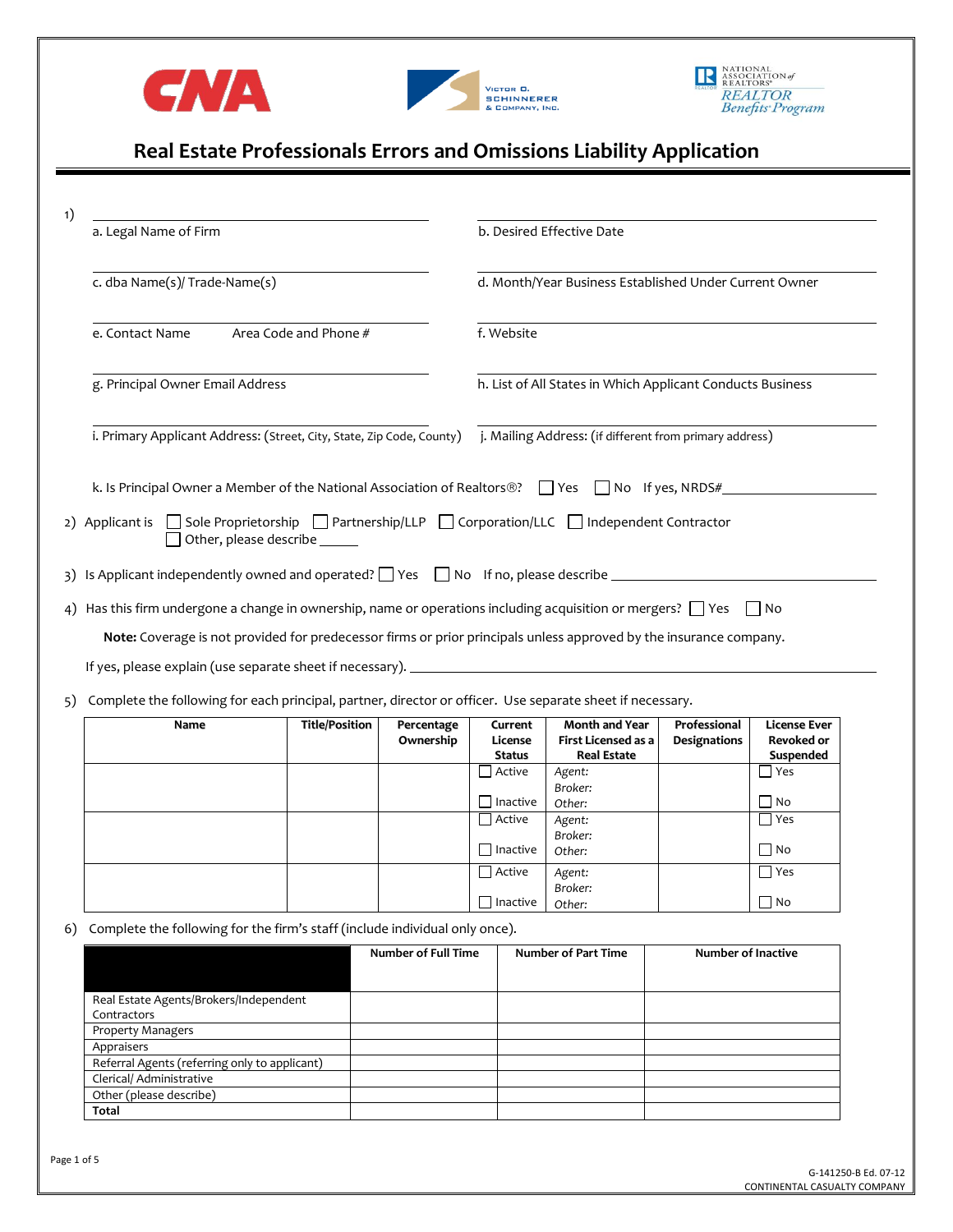## **GENERAL QUESTIONS**

#### 7) Does the firm:

Have any one client, which represents more than 25% of the firm's income and/or listings?  $\Box$  Yes  $\Box$  Yes  $\Box$  No

a. If yes, please explain:

b. Or any individual or entity proposed for coverage have an exclusive listing agreement with any builder/developer?  $\Box$  Yes  $\Box$ No If yes, number of units sold in the past 12 months Income for the past 12 months

8) Please list the property values of your five largest transactions in the last three years:

 $\frac{2}{3}$   $\frac{2}{3}$   $\frac{2}{3}$   $\frac{2}{3}$   $\frac{2}{3}$   $\frac{2}{3}$   $\frac{2}{3}$   $\frac{2}{3}$   $\frac{2}{3}$   $\frac{2}{3}$   $\frac{2}{3}$ 

## **INCOME SECTION**

9) Real Estate Activities: Show all income, fees and commissions **BEFORE** split with brokers or salespeople or deduction of expenses.

| DO NOT REPORT PROPERTY VALUES.                                               | <b>PAST FISCAL YEAR</b><br>Ending: |               |               | <b>NEXT 12 MONTHS:</b><br><b>Estimates</b> |  |
|------------------------------------------------------------------------------|------------------------------------|---------------|---------------|--------------------------------------------|--|
|                                                                              | #Transactions                      | <b>INCOME</b> | #Transactions | <b>INCOME</b>                              |  |
| Residential Real Estate Sales (1-4 units)                                    |                                    | \$            |               | \$                                         |  |
| Farm, Agriculture and/or Forestry                                            |                                    | \$            |               | \$                                         |  |
| Land and Lot Sales                                                           |                                    | \$            |               | \$                                         |  |
| Commercial, Industrial, Income Property Sales                                |                                    | \$            |               | \$                                         |  |
| <b>Business Opportunities Brokerage</b>                                      |                                    | \$            |               |                                            |  |
| Real Estate Leasing Fees                                                     |                                    | \$            |               | \$                                         |  |
| Real Estate Consulting/Counseling                                            |                                    | \$            |               | Ś                                          |  |
| Residential Real Estate Appraisal                                            |                                    | \$            |               | \$                                         |  |
| Commercial Real Estate Appraisal                                             |                                    | \$            |               | Ś                                          |  |
| **Residential Property Management Fees (1-4<br>units)                        |                                    | \$            |               | \$                                         |  |
| ** Commercial or Habitational (5+ units) Property<br><b>Management Fees</b>  |                                    | \$            |               | \$                                         |  |
| Auctioneering (Real Property Only)                                           |                                    | \$            |               | \$                                         |  |
| **Management of associations (i.e., condominium,<br>cooperative, homeowners) |                                    | \$            |               | \$                                         |  |
| Mortgage Brokerage/Financial Arrangements                                    |                                    | \$            |               | \$                                         |  |
| Referrals                                                                    |                                    | \$            |               | \$                                         |  |
| Broker Price Opinions (BPOs)                                                 |                                    | \$            |               | Ś                                          |  |
| Other (Please describe in detail)                                            |                                    | \$            |               |                                            |  |
| <b>TOTAL GROSS INCOME</b>                                                    |                                    |               |               |                                            |  |

**\*\*NOTE**: We will require a copy of a contract if reporting income

Total Gross Income for past 3 years: \$

 *1 st year prior* 

 *2 nd year prior*

\$

 *3 rd year prior*

\$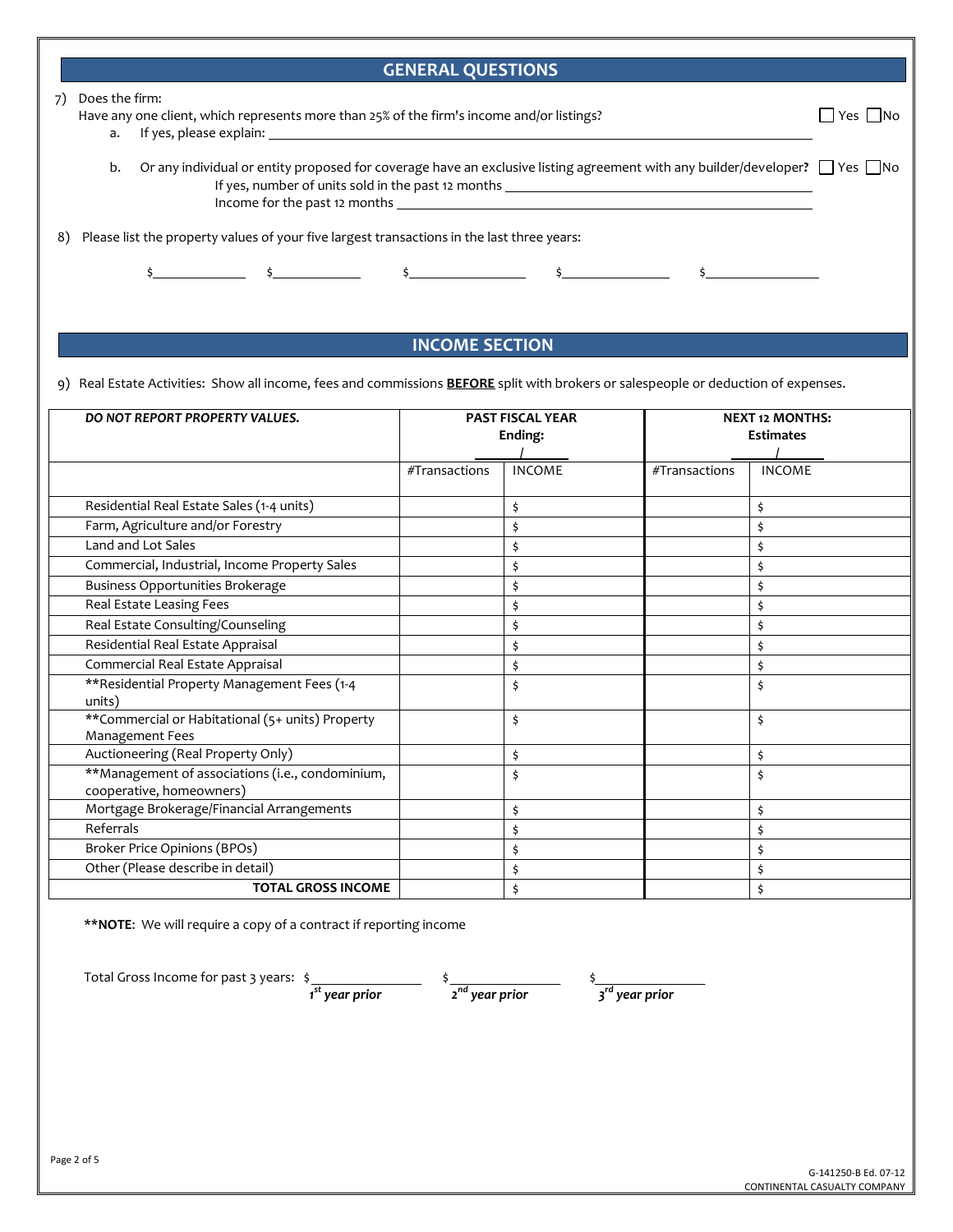10) Is the firm or anyone in the firm involved with and/or providing any of the following services or activities:

| <b>Service</b>                                                                                                                                                                                                                                  | Yes<br>(V)                                                                                                                           | No<br>(V) | <b>Description of Service</b> | Revenue to the firm | Legal name of the firm/ individual<br>engaged in these services |  |  |
|-------------------------------------------------------------------------------------------------------------------------------------------------------------------------------------------------------------------------------------------------|--------------------------------------------------------------------------------------------------------------------------------------|-----------|-------------------------------|---------------------|-----------------------------------------------------------------|--|--|
| Environmentally Impacted Sites                                                                                                                                                                                                                  |                                                                                                                                      |           |                               |                     |                                                                 |  |  |
| Mineral / Oil / Gas Rights                                                                                                                                                                                                                      |                                                                                                                                      |           |                               |                     |                                                                 |  |  |
| Property Preservation                                                                                                                                                                                                                           |                                                                                                                                      |           |                               |                     |                                                                 |  |  |
| New development                                                                                                                                                                                                                                 |                                                                                                                                      |           |                               |                     |                                                                 |  |  |
| Management of REO property                                                                                                                                                                                                                      |                                                                                                                                      |           |                               |                     |                                                                 |  |  |
| 1031 Exchange                                                                                                                                                                                                                                   |                                                                                                                                      |           |                               |                     |                                                                 |  |  |
|                                                                                                                                                                                                                                                 | Real Estate Development/Construction                                                                                                 |           |                               |                     |                                                                 |  |  |
| <b>Construction Management</b>                                                                                                                                                                                                                  |                                                                                                                                      |           |                               |                     |                                                                 |  |  |
| Sale of timeshares                                                                                                                                                                                                                              |                                                                                                                                      |           |                               |                     |                                                                 |  |  |
| Appraisal Management                                                                                                                                                                                                                            |                                                                                                                                      |           |                               |                     |                                                                 |  |  |
| Title/Abstract/Escrow                                                                                                                                                                                                                           |                                                                                                                                      |           |                               |                     |                                                                 |  |  |
| Services for hotels, motels, mobile                                                                                                                                                                                                             |                                                                                                                                      |           |                               |                     |                                                                 |  |  |
| home/RV parks                                                                                                                                                                                                                                   |                                                                                                                                      |           |                               |                     |                                                                 |  |  |
| Mortgage Banking<br>(other than origination)                                                                                                                                                                                                    |                                                                                                                                      |           |                               |                     |                                                                 |  |  |
| Formation or Management of Group                                                                                                                                                                                                                |                                                                                                                                      |           |                               |                     |                                                                 |  |  |
| Investments, Syndications, Trusts                                                                                                                                                                                                               |                                                                                                                                      |           |                               |                     |                                                                 |  |  |
| and/or Partnerships                                                                                                                                                                                                                             |                                                                                                                                      |           |                               |                     |                                                                 |  |  |
| <b>Business Valuations</b>                                                                                                                                                                                                                      |                                                                                                                                      |           |                               |                     |                                                                 |  |  |
|                                                                                                                                                                                                                                                 | (other than services listed in questions 9-10) $\Box$ Yes $\Box$ No If yes, please explain (use separate sheet if necessary). $\Box$ |           |                               |                     |                                                                 |  |  |
| <b>RESIDENTIAL BROKERAGE</b>                                                                                                                                                                                                                    |                                                                                                                                      |           |                               |                     |                                                                 |  |  |
| (If new firm please use anticipated income for the next 12 months when answering questions below.)                                                                                                                                              |                                                                                                                                      |           |                               |                     |                                                                 |  |  |
| 12) Please indicate the average sale price of residential properties sold by this firm in the past twelve months: \$                                                                                                                            |                                                                                                                                      |           |                               |                     |                                                                 |  |  |
| 13) What percentage of residential properties sold in the past twelve months:<br>a. Included a home protection or warranty program? $\frac{8}{2}$ b. Included a signed property disclosure form?                                                |                                                                                                                                      |           |                               |                     |                                                                 |  |  |
| Do all of the applicant's brokers and salespersons disclose to their clients, in writing, the legal nature of their relationship?<br>14)<br>a.<br>(i.e. whether the salesperson is representing the buyer/seller or both?) $\Box$ Yes $\Box$ No |                                                                                                                                      |           |                               |                     |                                                                 |  |  |
| b.                                                                                                                                                                                                                                              | During the last 12 months, on what percentage of transactions did the firm represent both the buyer and the seller?                  |           |                               |                     |                                                                 |  |  |
| During the last 12 months, on what percentage of transactions did any one agent represent both the buyer and the seller? ______________<br>c.                                                                                                   |                                                                                                                                      |           |                               |                     |                                                                 |  |  |
| 15) What percentage of residential properties sold in the past twelve months were:<br>a. Foreclosure Transactions? 6.1998                                                                                                                       |                                                                                                                                      |           |                               |                     |                                                                 |  |  |
|                                                                                                                                                                                                                                                 |                                                                                                                                      |           | <b>SPECIALTY SECTION</b>      |                     |                                                                 |  |  |
| If involved in any of the following, please provide:                                                                                                                                                                                            |                                                                                                                                      |           |                               |                     |                                                                 |  |  |
| • List of key personnel and qualifications<br>Brochures describing services provided and promotional material (if available), or the firm's website address                                                                                     |                                                                                                                                      |           |                               |                     |                                                                 |  |  |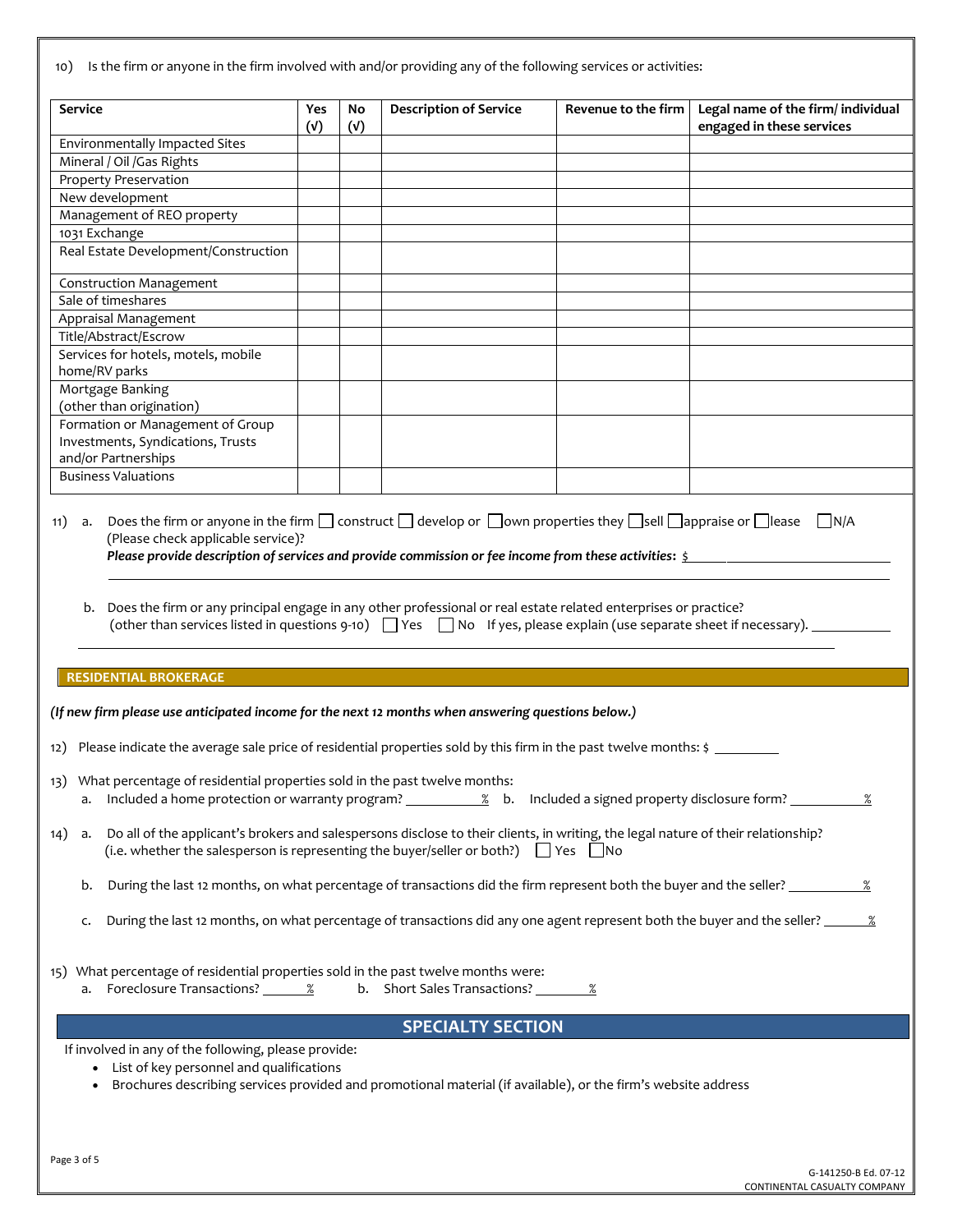|        | <b>REAL ESTATE APPRAISAL</b>                                                                                                                                                                                                                                                                                                                                                                                                                                                                                                                                                                                                                                                                                                                                                                                                                                                                                                                                                                                                                                                                                                                                                                  |                                                                                         |                                                                                                                                                                                                                                           |                           |  |  |  |  |  |
|--------|-----------------------------------------------------------------------------------------------------------------------------------------------------------------------------------------------------------------------------------------------------------------------------------------------------------------------------------------------------------------------------------------------------------------------------------------------------------------------------------------------------------------------------------------------------------------------------------------------------------------------------------------------------------------------------------------------------------------------------------------------------------------------------------------------------------------------------------------------------------------------------------------------------------------------------------------------------------------------------------------------------------------------------------------------------------------------------------------------------------------------------------------------------------------------------------------------|-----------------------------------------------------------------------------------------|-------------------------------------------------------------------------------------------------------------------------------------------------------------------------------------------------------------------------------------------|---------------------------|--|--|--|--|--|
| 16)    | <b>Types of Appraisals</b>                                                                                                                                                                                                                                                                                                                                                                                                                                                                                                                                                                                                                                                                                                                                                                                                                                                                                                                                                                                                                                                                                                                                                                    | <b>Total Gross Income</b>                                                               | <b>Types of Appraisals</b>                                                                                                                                                                                                                | <b>Total Gross Income</b> |  |  |  |  |  |
|        | Single Family Residences<br>a.                                                                                                                                                                                                                                                                                                                                                                                                                                                                                                                                                                                                                                                                                                                                                                                                                                                                                                                                                                                                                                                                                                                                                                | \$                                                                                      | Land Development/Subdivisions<br>g.                                                                                                                                                                                                       | \$                        |  |  |  |  |  |
|        | Multi-Family Residences<br>b.                                                                                                                                                                                                                                                                                                                                                                                                                                                                                                                                                                                                                                                                                                                                                                                                                                                                                                                                                                                                                                                                                                                                                                 | \$                                                                                      | <b>Construction Phase Inspections</b><br>h.                                                                                                                                                                                               | \$                        |  |  |  |  |  |
|        | Lots/Vacant Land<br>c.                                                                                                                                                                                                                                                                                                                                                                                                                                                                                                                                                                                                                                                                                                                                                                                                                                                                                                                                                                                                                                                                                                                                                                        | \$                                                                                      | i.<br>Right-of-Way                                                                                                                                                                                                                        | \$                        |  |  |  |  |  |
|        | Commercial/Industrial Property<br>d.                                                                                                                                                                                                                                                                                                                                                                                                                                                                                                                                                                                                                                                                                                                                                                                                                                                                                                                                                                                                                                                                                                                                                          | \$                                                                                      | Personal Property<br>j.                                                                                                                                                                                                                   | \$                        |  |  |  |  |  |
|        | Farms/Ranches/Forestry<br>e.                                                                                                                                                                                                                                                                                                                                                                                                                                                                                                                                                                                                                                                                                                                                                                                                                                                                                                                                                                                                                                                                                                                                                                  | \$                                                                                      | Flood Zone Certifications<br>k.                                                                                                                                                                                                           | \$                        |  |  |  |  |  |
|        | f.<br><b>Estate or Tax Purposes</b>                                                                                                                                                                                                                                                                                                                                                                                                                                                                                                                                                                                                                                                                                                                                                                                                                                                                                                                                                                                                                                                                                                                                                           | \$                                                                                      | All Other<br>l.                                                                                                                                                                                                                           | \$                        |  |  |  |  |  |
|        |                                                                                                                                                                                                                                                                                                                                                                                                                                                                                                                                                                                                                                                                                                                                                                                                                                                                                                                                                                                                                                                                                                                                                                                               |                                                                                         |                                                                                                                                                                                                                                           |                           |  |  |  |  |  |
| 17)    | <b>REAL ESTATE CONSULTING/COUNSELING</b>                                                                                                                                                                                                                                                                                                                                                                                                                                                                                                                                                                                                                                                                                                                                                                                                                                                                                                                                                                                                                                                                                                                                                      | Please describe the nature of consulting / counseling services provided: ______________ |                                                                                                                                                                                                                                           |                           |  |  |  |  |  |
|        | <b>SUPPLEMENTAL APPLICATION LINKS</b><br>➤                                                                                                                                                                                                                                                                                                                                                                                                                                                                                                                                                                                                                                                                                                                                                                                                                                                                                                                                                                                                                                                                                                                                                    |                                                                                         | Supplemental applications for real estate appraisers, mortgage brokers, property managers, construction development and<br>EPLI can be found on our website: http://www.schinnerer.com/industries/real-estate/Pages/REO-Applications.aspx |                           |  |  |  |  |  |
|        |                                                                                                                                                                                                                                                                                                                                                                                                                                                                                                                                                                                                                                                                                                                                                                                                                                                                                                                                                                                                                                                                                                                                                                                               |                                                                                         | <b>RISK MANAGEMENT QUESTIONS</b>                                                                                                                                                                                                          |                           |  |  |  |  |  |
| 19)    | No<br>Yes<br>Have in-house office policy/procedures manual in place?<br>a.<br>No<br>Yes<br>Have a mandatory document retention policy for all transaction files?<br>b.<br>No<br>Yes<br>Use transaction management software or a transaction coordinator for all transactions?<br>c.<br>Yes<br>No<br>Use local board, state association or other association approved contracts/forms?(If no, attach copies of your forms.)<br>d.<br>Yes<br>No<br>Use an in-house counsel, counsel on retainer and/or risk manager?<br>e.<br>Yes<br>No<br>Document each file with your verbal/written communication, recommendations and your client's instructions?<br>f.<br>Yes<br>No<br>Have written procedures in place to notify management of problem transactions?<br>g.<br>In the past 12 months, did at least 75% of professional staff, including independent contractors, take:<br>l No<br>An approved NAR, State, or local level formal continuing education course designed to reduce real estate<br>Yes<br>a.<br>professional liability?<br>Yes<br>An in-house seminar conducted by an attorney or risk management consultant?<br>b.<br>Yes<br>No<br>A franchisor risk management seminar?<br>c. |                                                                                         |                                                                                                                                                                                                                                           |                           |  |  |  |  |  |
| 20) a. | Limits of Liability (each claim / annual aggregate)                                                                                                                                                                                                                                                                                                                                                                                                                                                                                                                                                                                                                                                                                                                                                                                                                                                                                                                                                                                                                                                                                                                                           |                                                                                         | <b>COVERAGE OPTIONS REQUESTED</b><br><u> 1980 - Johann Barbara, martxa amerikan personal (</u>                                                                                                                                            |                           |  |  |  |  |  |
|        | Deductible per claim_<br>b.<br>First Dollar Defense coverage option (additional premium): $\Box$ Yes<br>l No<br>c.                                                                                                                                                                                                                                                                                                                                                                                                                                                                                                                                                                                                                                                                                                                                                                                                                                                                                                                                                                                                                                                                            |                                                                                         |                                                                                                                                                                                                                                           |                           |  |  |  |  |  |
|        | <b>PREVIOUS COVERAGE</b>                                                                                                                                                                                                                                                                                                                                                                                                                                                                                                                                                                                                                                                                                                                                                                                                                                                                                                                                                                                                                                                                                                                                                                      |                                                                                         |                                                                                                                                                                                                                                           |                           |  |  |  |  |  |
| 21)    |                                                                                                                                                                                                                                                                                                                                                                                                                                                                                                                                                                                                                                                                                                                                                                                                                                                                                                                                                                                                                                                                                                                                                                                               | Do you have a professional liability insurance policy in force? $\Box$ Yes $\Box$ No    |                                                                                                                                                                                                                                           |                           |  |  |  |  |  |
| 22)    | If answering yes, please forward a copy of your current declarations page and prior acts endorsement. If current coverage is in place,<br>please complete the following for your firm with respect to Real Estate Professionals Errors and Omissions Liability Insurance for the<br>past 6 years.                                                                                                                                                                                                                                                                                                                                                                                                                                                                                                                                                                                                                                                                                                                                                                                                                                                                                             |                                                                                         |                                                                                                                                                                                                                                           |                           |  |  |  |  |  |
|        | <b>Policy Period</b><br><b>Effective Date</b>                                                                                                                                                                                                                                                                                                                                                                                                                                                                                                                                                                                                                                                                                                                                                                                                                                                                                                                                                                                                                                                                                                                                                 | <b>Insurance Company (Not Agent)</b>                                                    | <b>Limit Of Liability</b><br><b>Deductible</b>                                                                                                                                                                                            | <b>Annual Premium</b>     |  |  |  |  |  |
|        |                                                                                                                                                                                                                                                                                                                                                                                                                                                                                                                                                                                                                                                                                                                                                                                                                                                                                                                                                                                                                                                                                                                                                                                               |                                                                                         |                                                                                                                                                                                                                                           |                           |  |  |  |  |  |
|        |                                                                                                                                                                                                                                                                                                                                                                                                                                                                                                                                                                                                                                                                                                                                                                                                                                                                                                                                                                                                                                                                                                                                                                                               |                                                                                         |                                                                                                                                                                                                                                           |                           |  |  |  |  |  |
| 23)    | During the past 6 years, has any Insurance Company declined, canceled or refused to renew the applicant, any<br>predecessor firm or anyone indicated in Question 6?<br>$\sqsupset$ Yes<br>l No                                                                                                                                                                                                                                                                                                                                                                                                                                                                                                                                                                                                                                                                                                                                                                                                                                                                                                                                                                                                |                                                                                         |                                                                                                                                                                                                                                           |                           |  |  |  |  |  |